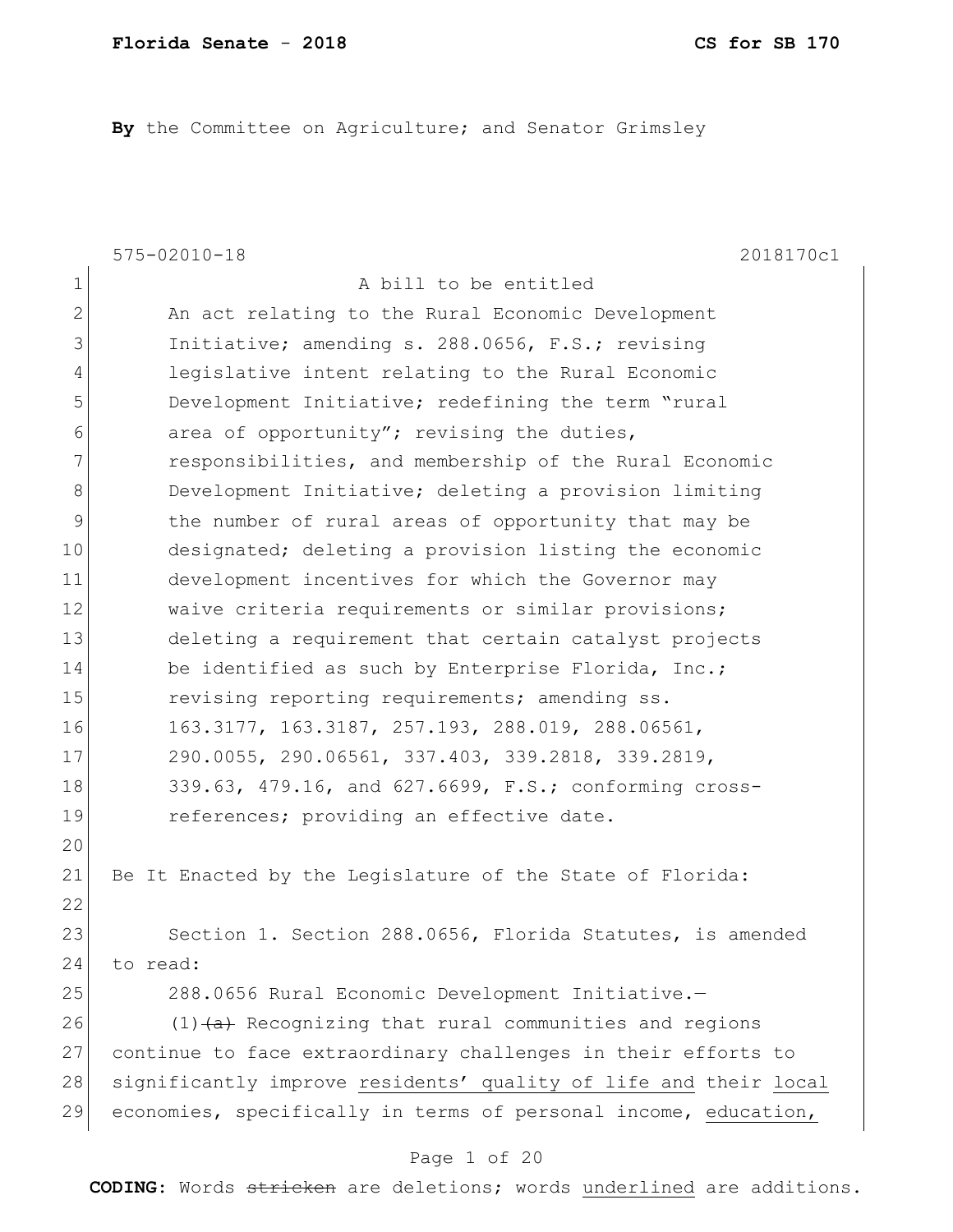575-02010-18 2018170c1 30 infrastructure, access to health care, and job creation. 31 Therefore, average wages, and strong tax bases, it is the intent 32 of the Legislature to encourage and facilitate their achievement 33 of the following goals: 34 (a) Job creation, through the location and expansion of 35 major economic development projects of significant scale in such 36 rural communities. 37 (b) Improved community infrastructure, including, but not 38 limited to, roads, utilities, water and sewer systems, and 39 communications. 40 (c) The development and growth of a skilled workforce. 41 (d) Improved access to health care. 42 (2) <del>(b)</del> The Rural Economic Development Initiative, known as 43 "REDI," is created within the department, and the participation 44 of state and regional agencies in this initiative is authorized. 45 (3)  $(2)$  As used in this section, the term: 46 (a) "Catalyst project" means a business locating or 47 expanding in a rural area of opportunity to serve as an economic 48 generator of regional significance for the growth of a regional 49 target industry cluster. The project must provide capital 50 investment on a scale significant enough to affect the entire 51 region and result in the development of high-wage and high-skill  $52$  jobs. 53 (b) "Catalyst site" means a parcel or parcels of land 54 within a rural area of opportunity that has been prioritized as 55 a geographic site for economic development through partnerships 56 with state, regional, and local organizations. The site must be 57 reviewed by REDI and approved by the department for the purposes 58 of locating a catalyst project.

#### Page 2 of 20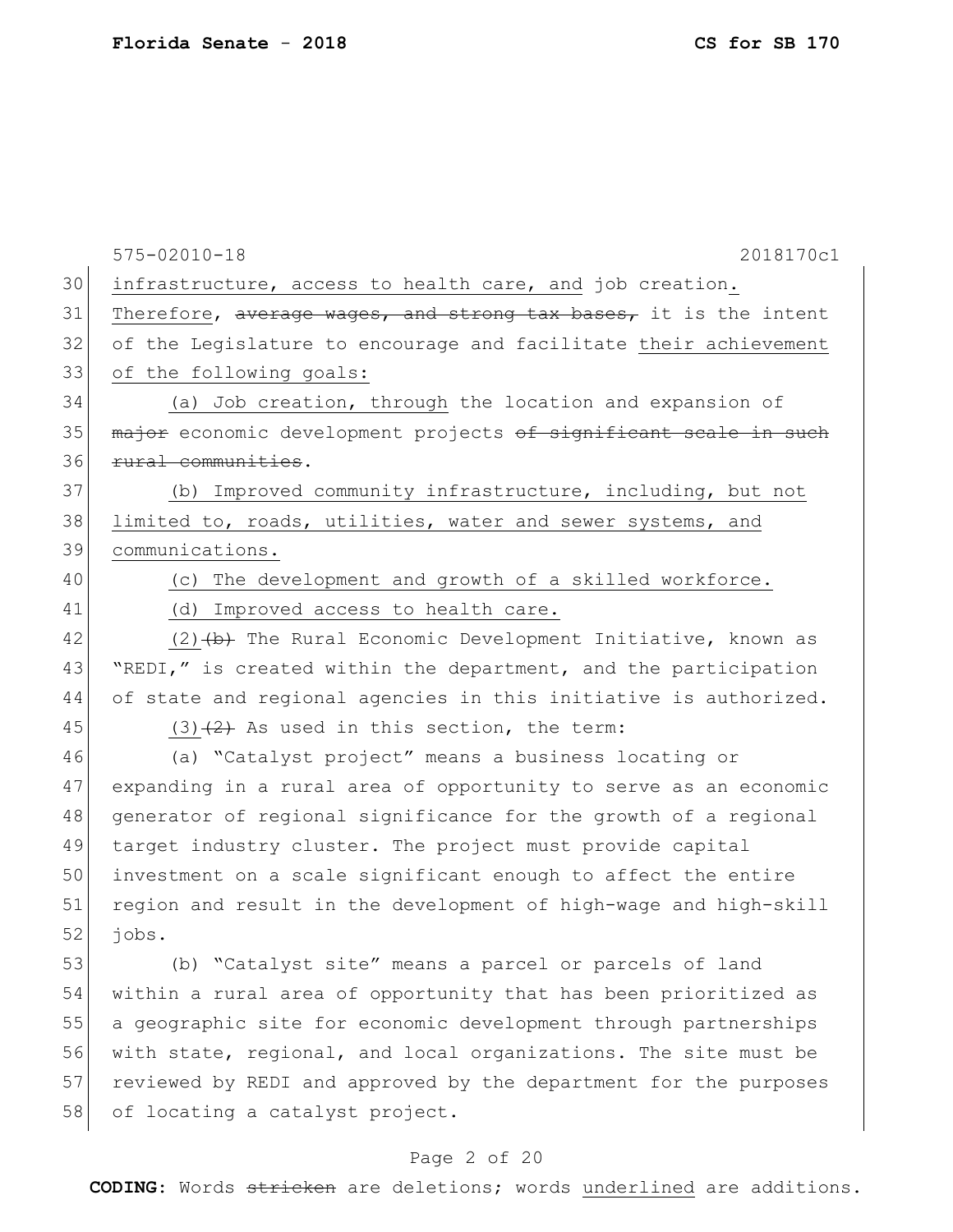| 59<br>(c) "Economic distress" means conditions affecting the<br>60<br>fiscal and economic viability of a rural community, including<br>61<br>such factors as low per capita income, low per capita taxable<br>62<br>values, high unemployment, high underemployment, low weekly<br>63<br>earned wages compared to the state average, low housing values<br>64<br>compared to the state average, high percentages of the<br>65<br>population receiving public assistance, high poverty levels<br>66<br>compared to the state average, and a lack of year-round stable<br>67<br>employment opportunities.<br>68<br>(d) "Rural area of opportunity" means a rural community $\tau$ or<br>69<br>a region composed of rural communities, designated by the<br>70<br>Governor, which has been adversely affected by an extraordinary<br>71<br>economic event or $\tau$ severe or chronic economic distress, or which<br>72<br>faces competitive disadvantages, such as low labor force<br>73<br>participation, low educational attainment levels, high<br>74<br>unemployment, school district grades of "D" or "F" calculated<br>75<br>pursuant to s. 1008.34, high infant mortality rates, and high<br>76<br>diabetes and obesity rates, or which or a natural disaster or<br>77<br>that presents a unique economic development opportunity of<br>78<br>regional impact.<br>79<br>(e) "Rural community" means:<br>80<br>1. A county with a population of 75,000 or fewer.<br>2. A county with a population of 125,000 or fewer which is<br>81 |
|------------------------------------------------------------------------------------------------------------------------------------------------------------------------------------------------------------------------------------------------------------------------------------------------------------------------------------------------------------------------------------------------------------------------------------------------------------------------------------------------------------------------------------------------------------------------------------------------------------------------------------------------------------------------------------------------------------------------------------------------------------------------------------------------------------------------------------------------------------------------------------------------------------------------------------------------------------------------------------------------------------------------------------------------------------------------------------------------------------------------------------------------------------------------------------------------------------------------------------------------------------------------------------------------------------------------------------------------------------------------------------------------------------------------------------------------------------------------------------------------------------------------------------------|
|                                                                                                                                                                                                                                                                                                                                                                                                                                                                                                                                                                                                                                                                                                                                                                                                                                                                                                                                                                                                                                                                                                                                                                                                                                                                                                                                                                                                                                                                                                                                          |
|                                                                                                                                                                                                                                                                                                                                                                                                                                                                                                                                                                                                                                                                                                                                                                                                                                                                                                                                                                                                                                                                                                                                                                                                                                                                                                                                                                                                                                                                                                                                          |
|                                                                                                                                                                                                                                                                                                                                                                                                                                                                                                                                                                                                                                                                                                                                                                                                                                                                                                                                                                                                                                                                                                                                                                                                                                                                                                                                                                                                                                                                                                                                          |
|                                                                                                                                                                                                                                                                                                                                                                                                                                                                                                                                                                                                                                                                                                                                                                                                                                                                                                                                                                                                                                                                                                                                                                                                                                                                                                                                                                                                                                                                                                                                          |
|                                                                                                                                                                                                                                                                                                                                                                                                                                                                                                                                                                                                                                                                                                                                                                                                                                                                                                                                                                                                                                                                                                                                                                                                                                                                                                                                                                                                                                                                                                                                          |
|                                                                                                                                                                                                                                                                                                                                                                                                                                                                                                                                                                                                                                                                                                                                                                                                                                                                                                                                                                                                                                                                                                                                                                                                                                                                                                                                                                                                                                                                                                                                          |
|                                                                                                                                                                                                                                                                                                                                                                                                                                                                                                                                                                                                                                                                                                                                                                                                                                                                                                                                                                                                                                                                                                                                                                                                                                                                                                                                                                                                                                                                                                                                          |
|                                                                                                                                                                                                                                                                                                                                                                                                                                                                                                                                                                                                                                                                                                                                                                                                                                                                                                                                                                                                                                                                                                                                                                                                                                                                                                                                                                                                                                                                                                                                          |
|                                                                                                                                                                                                                                                                                                                                                                                                                                                                                                                                                                                                                                                                                                                                                                                                                                                                                                                                                                                                                                                                                                                                                                                                                                                                                                                                                                                                                                                                                                                                          |
|                                                                                                                                                                                                                                                                                                                                                                                                                                                                                                                                                                                                                                                                                                                                                                                                                                                                                                                                                                                                                                                                                                                                                                                                                                                                                                                                                                                                                                                                                                                                          |
|                                                                                                                                                                                                                                                                                                                                                                                                                                                                                                                                                                                                                                                                                                                                                                                                                                                                                                                                                                                                                                                                                                                                                                                                                                                                                                                                                                                                                                                                                                                                          |
|                                                                                                                                                                                                                                                                                                                                                                                                                                                                                                                                                                                                                                                                                                                                                                                                                                                                                                                                                                                                                                                                                                                                                                                                                                                                                                                                                                                                                                                                                                                                          |
|                                                                                                                                                                                                                                                                                                                                                                                                                                                                                                                                                                                                                                                                                                                                                                                                                                                                                                                                                                                                                                                                                                                                                                                                                                                                                                                                                                                                                                                                                                                                          |
|                                                                                                                                                                                                                                                                                                                                                                                                                                                                                                                                                                                                                                                                                                                                                                                                                                                                                                                                                                                                                                                                                                                                                                                                                                                                                                                                                                                                                                                                                                                                          |
|                                                                                                                                                                                                                                                                                                                                                                                                                                                                                                                                                                                                                                                                                                                                                                                                                                                                                                                                                                                                                                                                                                                                                                                                                                                                                                                                                                                                                                                                                                                                          |
|                                                                                                                                                                                                                                                                                                                                                                                                                                                                                                                                                                                                                                                                                                                                                                                                                                                                                                                                                                                                                                                                                                                                                                                                                                                                                                                                                                                                                                                                                                                                          |
|                                                                                                                                                                                                                                                                                                                                                                                                                                                                                                                                                                                                                                                                                                                                                                                                                                                                                                                                                                                                                                                                                                                                                                                                                                                                                                                                                                                                                                                                                                                                          |
|                                                                                                                                                                                                                                                                                                                                                                                                                                                                                                                                                                                                                                                                                                                                                                                                                                                                                                                                                                                                                                                                                                                                                                                                                                                                                                                                                                                                                                                                                                                                          |
|                                                                                                                                                                                                                                                                                                                                                                                                                                                                                                                                                                                                                                                                                                                                                                                                                                                                                                                                                                                                                                                                                                                                                                                                                                                                                                                                                                                                                                                                                                                                          |
|                                                                                                                                                                                                                                                                                                                                                                                                                                                                                                                                                                                                                                                                                                                                                                                                                                                                                                                                                                                                                                                                                                                                                                                                                                                                                                                                                                                                                                                                                                                                          |
|                                                                                                                                                                                                                                                                                                                                                                                                                                                                                                                                                                                                                                                                                                                                                                                                                                                                                                                                                                                                                                                                                                                                                                                                                                                                                                                                                                                                                                                                                                                                          |
|                                                                                                                                                                                                                                                                                                                                                                                                                                                                                                                                                                                                                                                                                                                                                                                                                                                                                                                                                                                                                                                                                                                                                                                                                                                                                                                                                                                                                                                                                                                                          |
|                                                                                                                                                                                                                                                                                                                                                                                                                                                                                                                                                                                                                                                                                                                                                                                                                                                                                                                                                                                                                                                                                                                                                                                                                                                                                                                                                                                                                                                                                                                                          |
| 82<br>contiguous to a county with a population of 75,000 or fewer.                                                                                                                                                                                                                                                                                                                                                                                                                                                                                                                                                                                                                                                                                                                                                                                                                                                                                                                                                                                                                                                                                                                                                                                                                                                                                                                                                                                                                                                                       |
| 83<br>3. A municipality within a county described in subparagraph                                                                                                                                                                                                                                                                                                                                                                                                                                                                                                                                                                                                                                                                                                                                                                                                                                                                                                                                                                                                                                                                                                                                                                                                                                                                                                                                                                                                                                                                        |
| 84<br>1. or subparagraph 2.                                                                                                                                                                                                                                                                                                                                                                                                                                                                                                                                                                                                                                                                                                                                                                                                                                                                                                                                                                                                                                                                                                                                                                                                                                                                                                                                                                                                                                                                                                              |
| 85<br>4. An unincorporated federal enterprise community or an                                                                                                                                                                                                                                                                                                                                                                                                                                                                                                                                                                                                                                                                                                                                                                                                                                                                                                                                                                                                                                                                                                                                                                                                                                                                                                                                                                                                                                                                            |
| 86<br>incorporated rural city with a population of 25,000 or fewer and                                                                                                                                                                                                                                                                                                                                                                                                                                                                                                                                                                                                                                                                                                                                                                                                                                                                                                                                                                                                                                                                                                                                                                                                                                                                                                                                                                                                                                                                   |
| 87<br>an employment base focused on traditional agricultural or                                                                                                                                                                                                                                                                                                                                                                                                                                                                                                                                                                                                                                                                                                                                                                                                                                                                                                                                                                                                                                                                                                                                                                                                                                                                                                                                                                                                                                                                          |

# Page 3 of 20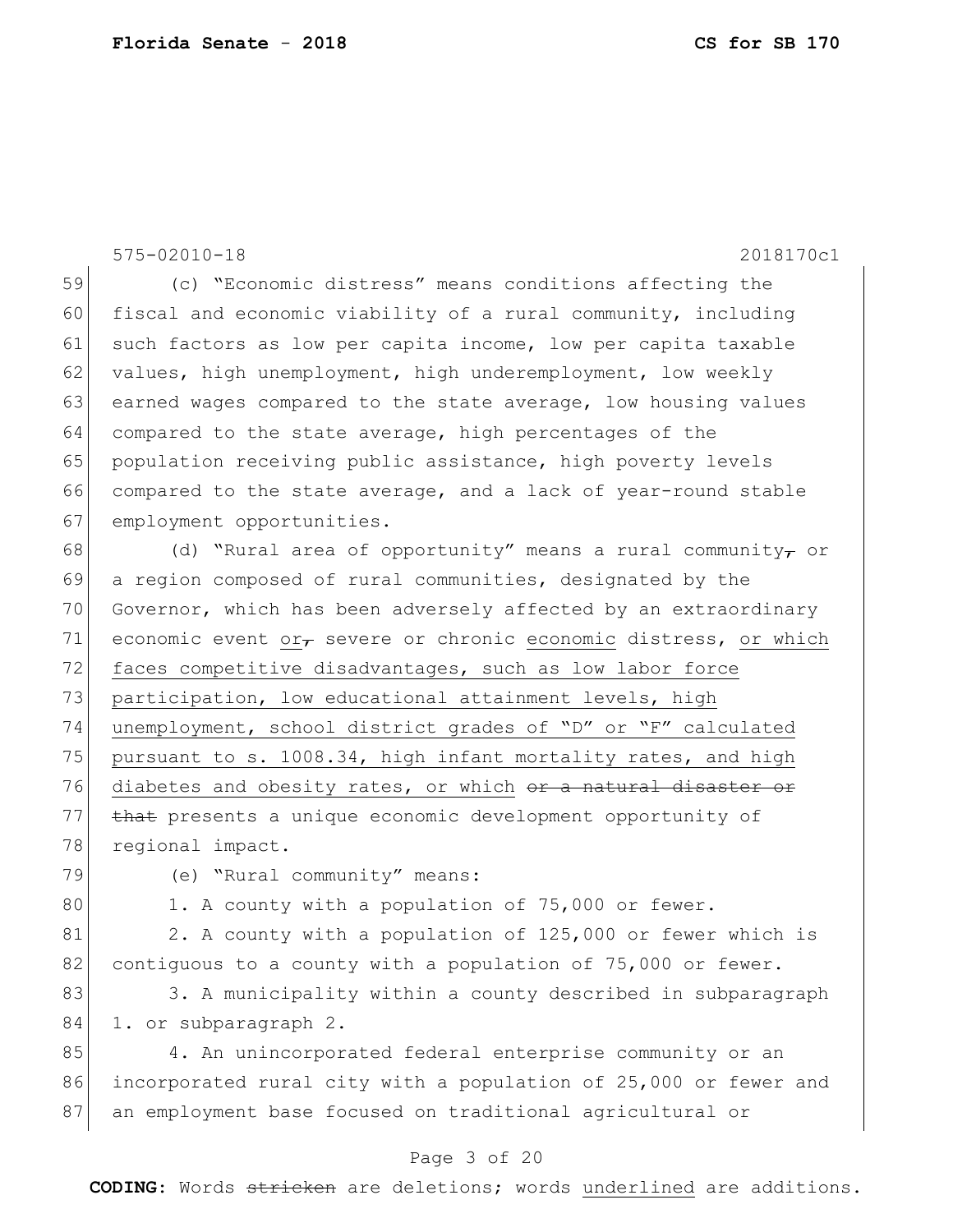88 resource-based industries, located in a county not defined as 89 rural, which has at least three or more of the economic distress 90 factors identified in paragraph (c) and verified by the 91 department. 92 93 For purposes of this paragraph, population shall be determined 94 in accordance with the most recent official estimate pursuant to 95 s. 186.901. 96  $(4)$   $(3)$  REDI is shall be responsible for coordinating and 97 focusing the efforts and resources of state and regional 98 agencies on the challenges of the state's rural areas of 99 opportunity and economically distressed rural communities. REDI 100 shall work problems which affect the fiscal, economic, and 101 community viability of Florida's economically distressed rural 102 communities, working with local governments, community-based 103 organizations, and private organizations that have an interest 104 in the renewed prosperity and competitiveness growth and 105 development of these communities to find ways to balance 106 environmental and growth management issues with local needs. 107  $(5)$  (4) REDI shall review and evaluate the impact of 108 statutes and rules on rural communities and shall work to 109 minimize any adverse impact and undertake outreach and capacity-110 building efforts to improve the ability of rural communities to 111 compete in a global economy. 112  $(6)$   $(5)$  REDI shall facilitate better access to state 113 resources by promoting direct access and referrals to 114 appropriate state and regional agencies and statewide 115 organizations. REDI may undertake outreach, capacity-building, 116 and other advocacy efforts to improve conditions in rural

575-02010-18 2018170c1

#### Page 4 of 20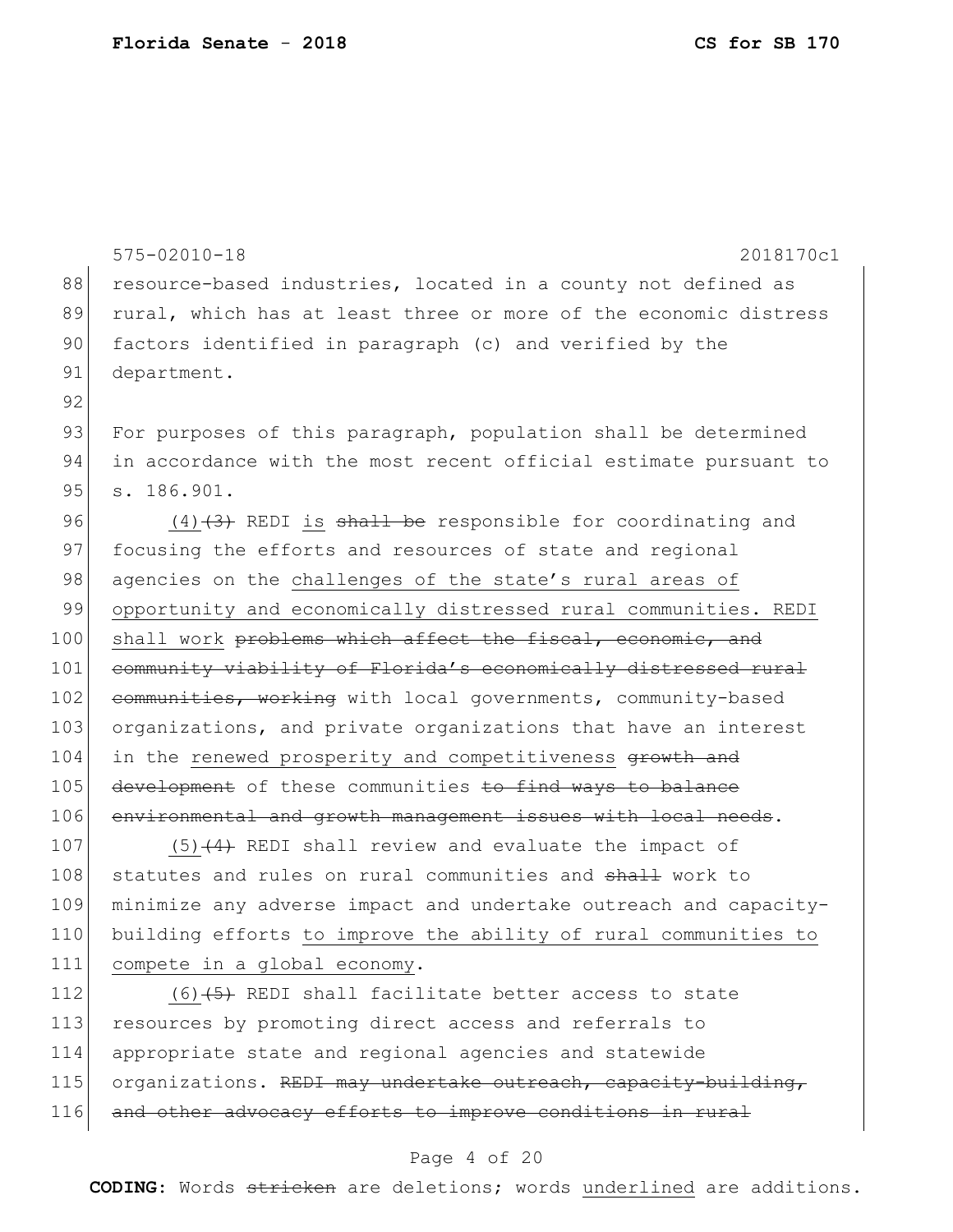|     | 2018170c1<br>$575 - 02010 - 18$                                  |
|-----|------------------------------------------------------------------|
| 117 | communities. These activities may include sponsorship of         |
| 118 | conferences and achievement awards.                              |
| 119 | (7) (a) REDI shall consist of the following members:             |
| 120 | 1. The executive director of the department or his or her        |
| 121 | designee, who shall serve as chair.                              |
| 122 | 2. The Secretary of Transportation or his or her designee.       |
| 123 | 3. The Secretary of Environmental Protection or his or her       |
| 124 | designee.                                                        |
| 125 | 4. The Commissioner of Agriculture or his or her designee.       |
| 126 | 5. The State Surgeon General or his or her designee.             |
| 127 | 6. The Commissioner of Education or his or her designee.         |
| 128 | 7. The President of Enterprise Florida, Inc., or his or her      |
| 129 | designee.                                                        |
| 130 | 8. The chair of the board of directors of CareerSource           |
| 131 | Florida, Inc., or his or her designee.                           |
| 132 | 9. The chair of the board of the regional economic               |
| 133 | development organization for each of the rural areas of          |
| 134 | opportunity or his or her designee.                              |
| 135 | 10. Five members from the private sector, three of whom          |
| 136 | shall be appointed by the executive director of the department,  |
| 137 | one of whom shall be appointed by the President of the Senate,   |
| 138 | and one of whom shall be appointed by the Speaker of the House   |
| 139 | of Representatives.                                              |
| 140 | (b) In making their appointments, the executive director,        |
| 141 | the President of the Senate, and the Speaker of the House of     |
| 142 | Representatives shall ensure that the appointments reflect the   |
| 143 | diversity of Florida's business community and have the necessary |
| 144 | skills to assist rural communities and regions in achieving the  |
| 145 | goals specified in subsection (1).                               |

# Page 5 of 20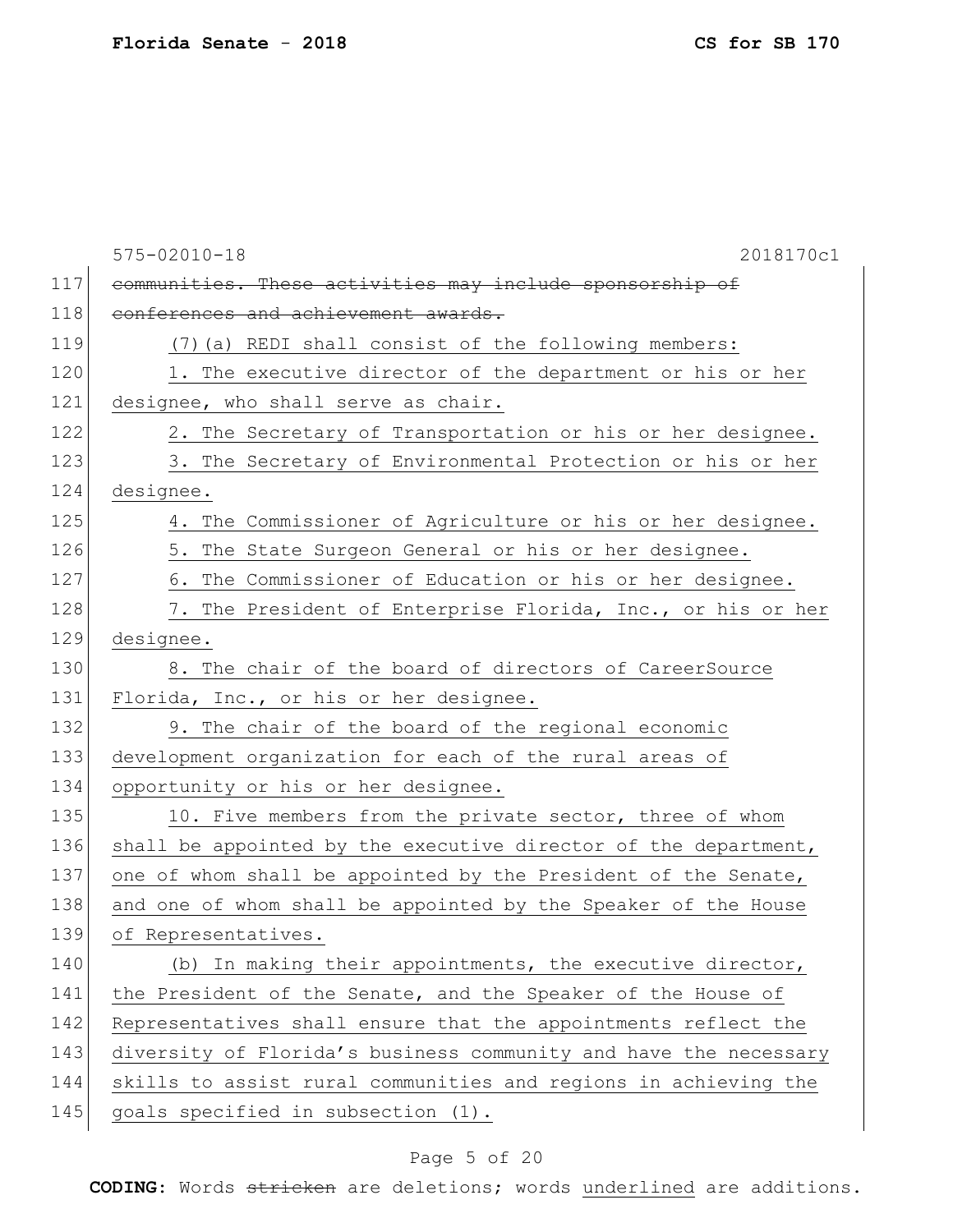|     | $575 - 02010 - 18$<br>2018170c1                                 |
|-----|-----------------------------------------------------------------|
| 146 | (c) The executive director, the President of the Senate,        |
| 147 | and the Speaker of the House of Representatives shall consider  |
| 148 | appointees who reflect the state's racial, ethnic, and gender   |
| 149 | diversity and who are from rural communities.                   |
| 150 | (d) Each appointed member shall be appointed to a 2-year        |
| 151 | term.                                                           |
| 152 | (e) Initial appointments shall be made by July 1, 2018,         |
| 153 | with members' terms expiring on June 30 of their second year of |
| 154 | service.                                                        |
| 155 | (f) A vacancy shall be filled for the remainder of the          |
| 156 | unexpired term in the same manner as the original appointment.  |
| 157 | (g) An appointed member may be removed by the appointing        |
| 158 | officer for cause. Absence of a member from three consecutive   |
| 159 | meetings results in automatic removal.                          |
| 160 | (h) The chair may request the head of any state agency or       |
| 161 | organization to serve on an ad hoc committee as needed to       |
| 162 | address issues or projects relating to rural areas of           |
| 163 | opportunity and economically distressed rural communities. The  |
| 164 | chair shall consider requesting the following individuals to    |
| 165 | serve on an ad hoc committee:                                   |
| 166 | 1. The executive director of the Fish and Wildlife              |
| 167 | Conservation Commission or his or her designee.                 |
| 168 | 2. The Secretary of State or his or her designee.               |
| 169 | 3. The Secretary of Children and Families or his or her         |
| 170 | designee.                                                       |
| 171 | 4. The Secretary of Corrections or his or her designee.         |
| 172 | 5. The Secretary of Juvenile Justice or his or her              |
| 173 | designee.                                                       |
| 174 | 6. The Secretary of Health Care Administration or his or        |
|     |                                                                 |

#### Page 6 of 20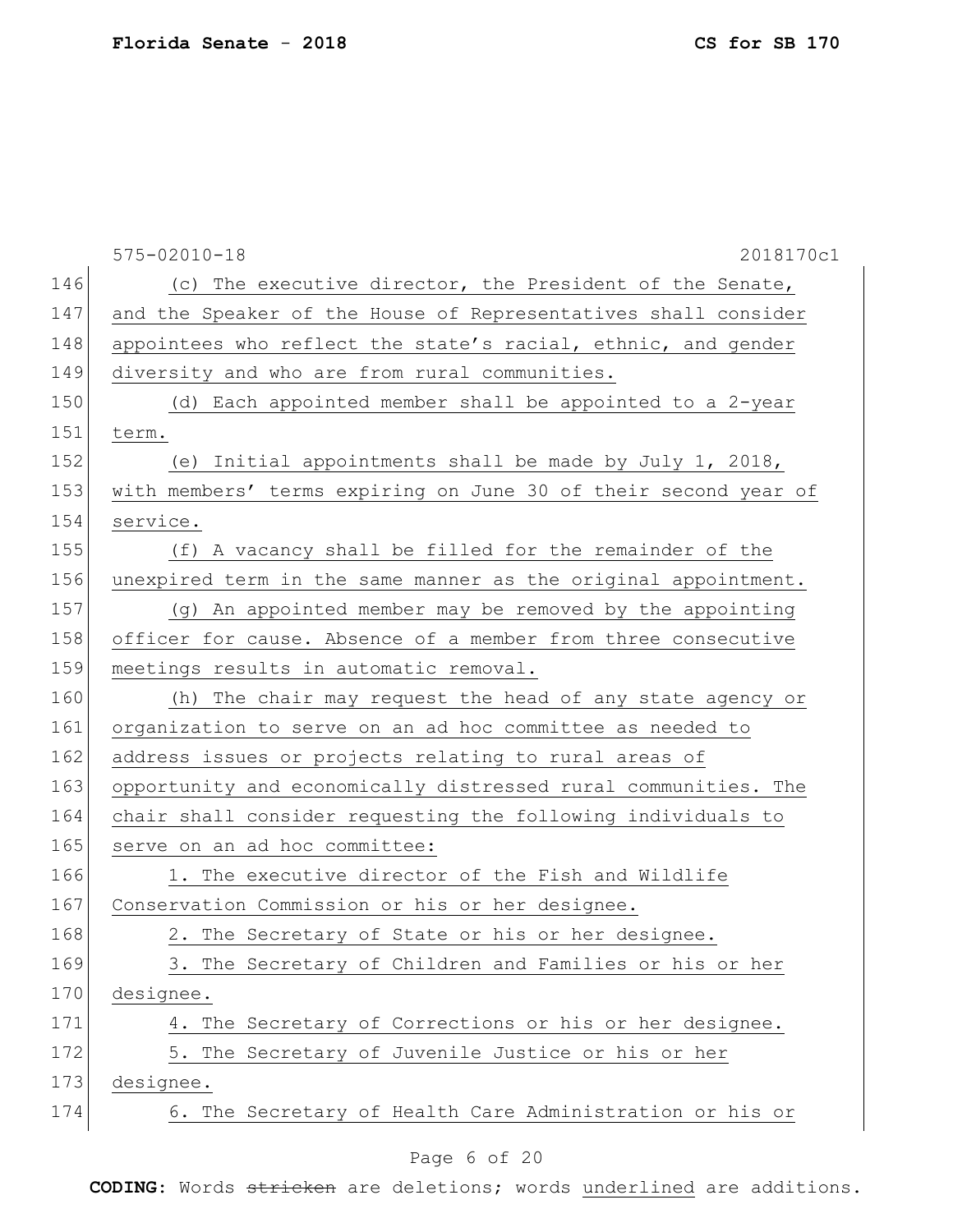|     | $575 - 02010 - 18$<br>2018170c1                                  |
|-----|------------------------------------------------------------------|
| 175 | her designee.                                                    |
| 176 | 7. A board member of the Florida Regional Councils               |
| 177 | Association or his or her designee.                              |
| 178 | (6) (a) By August 1 of each year, the head of each of the        |
| 179 | following agencies and organizations shall designate a deputy    |
| 180 | secretary or higher-level staff person from within the agency or |
| 181 | organization to serve as the REDI representative for the agency  |
| 182 | or organization:                                                 |
| 183 | 1. The Department of Transportation.                             |
| 184 | 2. The Department of Environmental Protection.                   |
| 185 | 3. The Department of Agriculture and Consumer Services.          |
| 186 | 4. The Department of State.                                      |
| 187 | 5. The Department of Health.                                     |
| 188 | 6. The Department of Children and Families.                      |
| 189 | 7. The Department of Corrections.                                |
| 190 | 8. The Department of Education.                                  |
| 191 | 9. The Department of Juvenile Justice.                           |
| 192 | 10. The Fish and Wildlife Conservation Commission.               |
| 193 | 11. Each water management district.                              |
| 194 | 12. Enterprise Florida, Inc.                                     |
| 195 | 13. CareerSource Florida, Inc.                                   |
| 196 | 14. VISIT Florida.                                               |
| 197 | 15. The Florida Regional Planning Council Association.           |
| 198 | 16. The Agency for Health Care Administration.                   |
| 199 | 17. The Institute of Food and Agricultural Sciences (IFAS).      |
| 200 |                                                                  |
| 201 | An alternate for each designee shall also be chosen, and the     |
| 202 | names of the designees and alternates shall be sent to the       |
| 203 | executive director of the department.                            |

# Page 7 of 20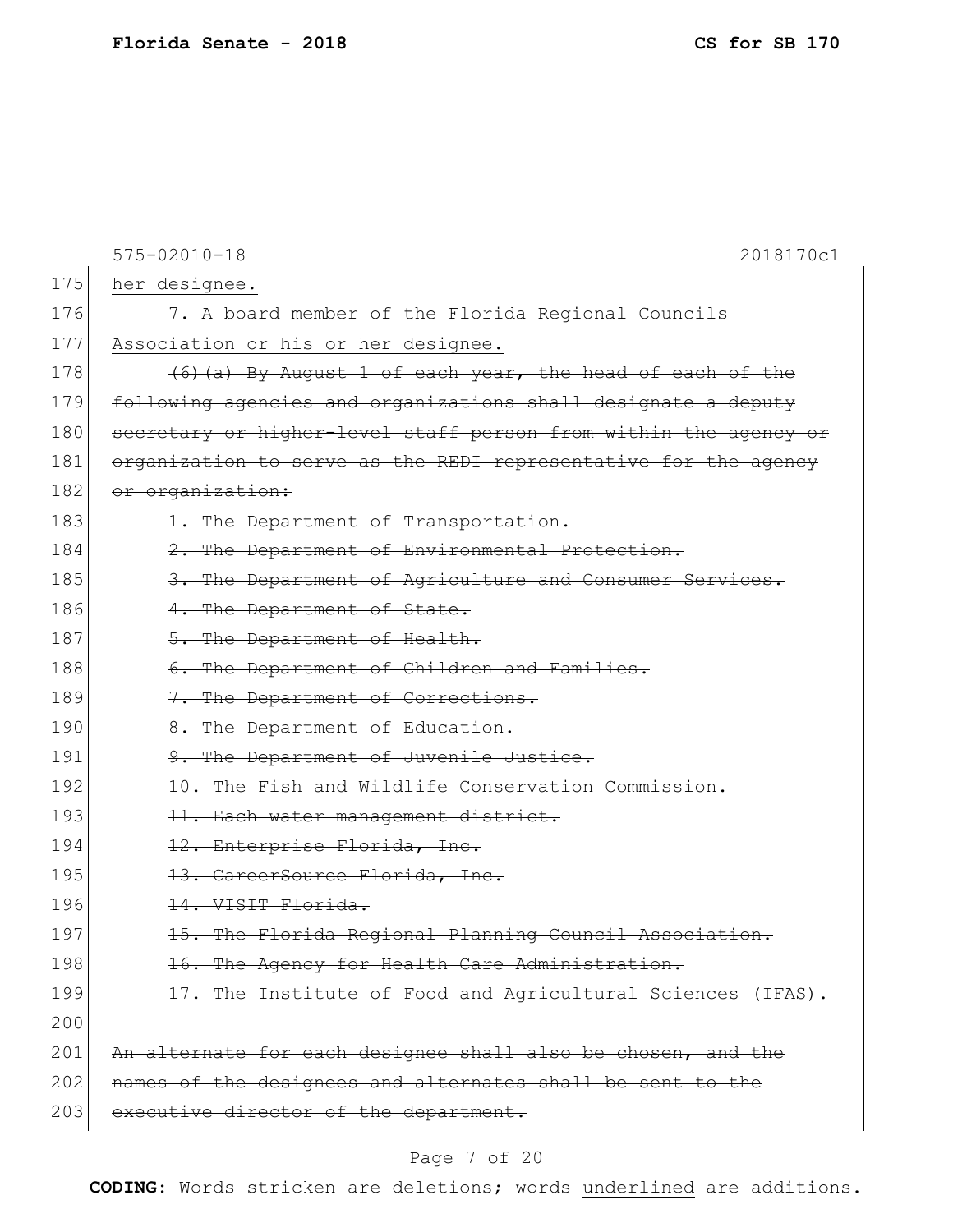575-02010-18 2018170c1 204  $(i)$   $(b)$  Each REDI member who is, or is designated by, a 205 state agency or organization head representative must have 206 comprehensive knowledge of his or her agency's functions, both 207 regulatory and service in nature, and of the state's economic 208 goals, policies, and programs. This person shall be the primary 209 point of contact for his or her agency with REDI on issues and 210 projects relating to rural areas of opportunity and economically 211 distressed rural communities and with regard to expediting 212 project review, shall ensure a prompt effective response to 213 problems arising with regard to rural issues, and shall work 214 closely with the other REDI members representatives in the 215 | identification of opportunities for preferential awards of 216 program funds and allowances and waiver of program requirements 217 when necessary to encourage and facilitate long-term private 218 capital investment and job creation. Such members shall also 219 ensure that each district office or facility of his or her 220 agency or organization is informed about REDI and provide 221 assistance throughout the agency in the implementation of REDI 222 activities.  $223$  (c) The REDI representatives shall work with REDI in the 224 review and evaluation of statutes and rules for adverse impact 225 on rural communities and the development of alternative 226 proposals to mitigate that impact. 227 (d) Each REDI representative shall be responsible for 228 ensuring that each district office or facility of his or her 229 agency is informed about the Rural Economic Development 230 Initiative and for providing assistance throughout the agency in 231 the implementation of REDI activities.

232  $(8)(7)$  (a) REDI may recommend to the Governor up to three

#### Page 8 of 20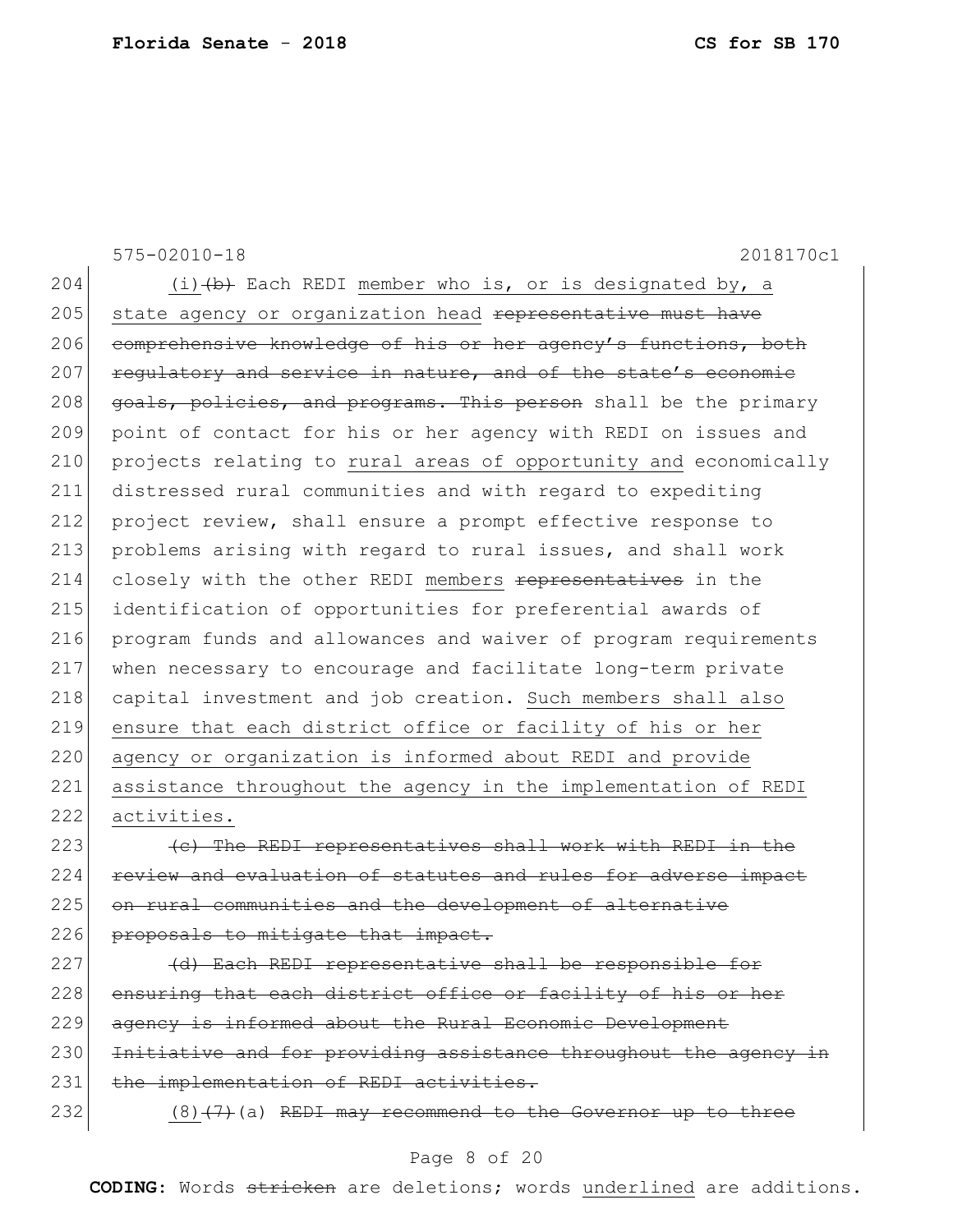575-02010-18 2018170c1 233 rural areas of opportunity. The Governor, may by executive 234 order, may designate up to three rural areas of opportunity 235 which will establish these areas as priority assignments for 236 REDI, and, acting through REDI, may as well as to allow the 237 Governor, acting through REDI, to waive criteria, requirements, 238 or similar provisions of any economic development incentive. 239 Such incentives shall include, but are not limited to, the 240 Qualified Target Industry Tax Refund Program under s. 288.106, 241 the Quick Response Training Program under s. 288.047, the Quick 242 Response Training Program for participants in the welfare 243 transition program under s. 288.047(8), transportation projects 244 under s. 339.2821, the brownfield redevelopment bonus refund 245 under s. 288.107, and the rural job tax credit program under ss. 246 <del>212.098 and 220.1895.</del>

 (b) Designation as a rural area of opportunity under this subsection is  $sh$ <sup>1</sup> be contingent upon the execution of a 249 memorandum of agreement among the department; the governing body 250 of the county; and the governing bodies of any municipalities to be included within a rural area of opportunity. Such agreement 252 must shall specify the terms and conditions of the designation, including, but not limited to, the duties and responsibilities of the county and any participating municipalities to take actions designed to facilitate the retention and expansion of existing businesses in the area, as well as the recruitment of 257 new businesses to the area.

258 (c) Each rural area of opportunity may designate catalyst 259 projects, provided that each catalyst project is specifically 260 recommended by REDI, identified as a catalyst project by 261 Enterprise Florida, Inc., and approved confirmed as a catalyst

#### Page 9 of 20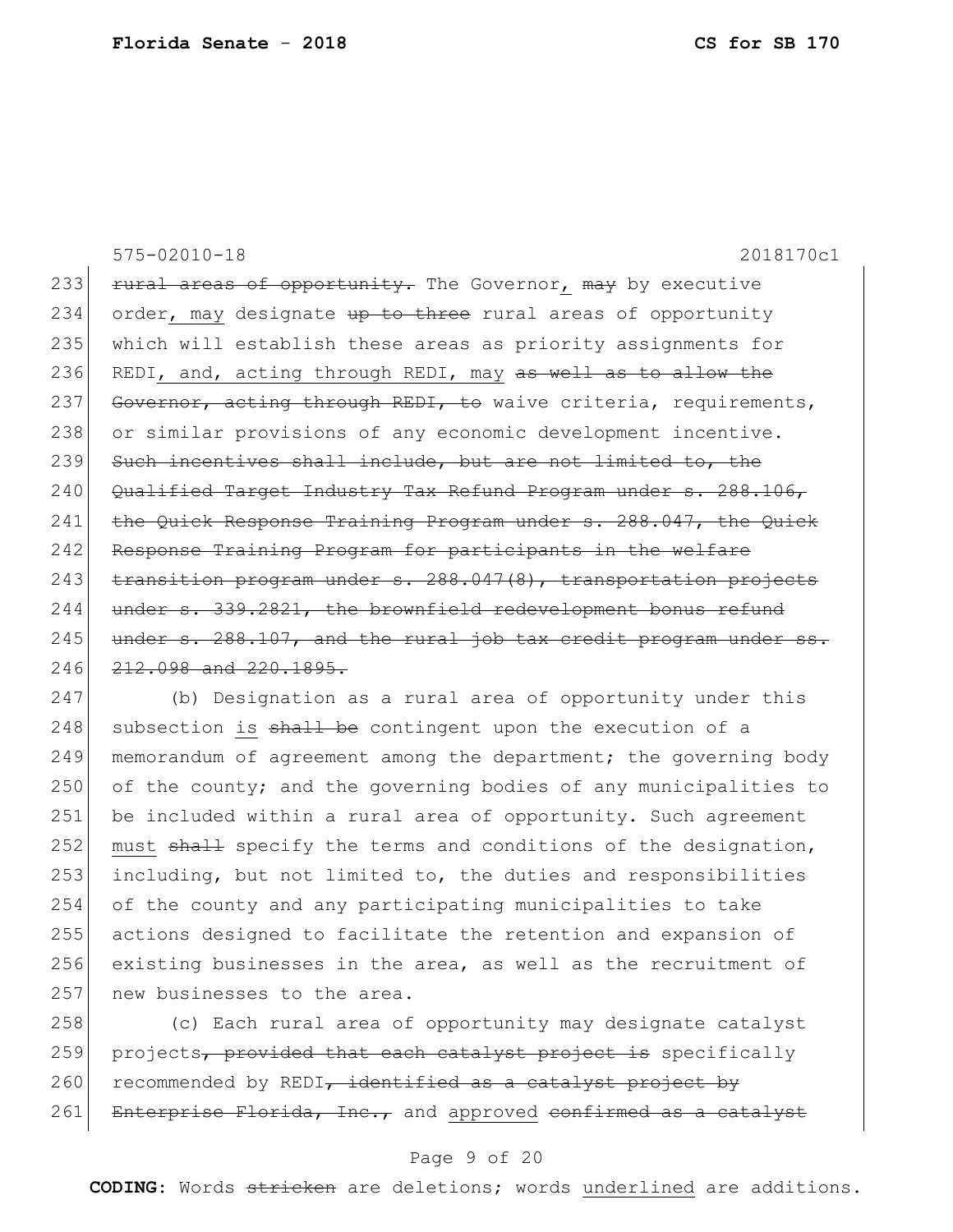|     | $575 - 02010 - 18$<br>2018170c1                                      |
|-----|----------------------------------------------------------------------|
| 262 | project by the department. All state agencies and departments        |
| 263 | shall use all available tools and resources to the extent            |
| 264 | permissible by law to promote the creation and development of        |
| 265 | each catalyst project and the development of catalyst sites.         |
| 266 | (9) (8) Before September 1 of each year, REDI shall submit a         |
| 267 | report to the department, the Governor, the President of the         |
| 268 | Senate, and the Speaker of the House of Representatives a            |
| 269 | complete and detailed report, including, but not limited to on       |
| 270 | all REDI activities for the previous fiscal year as a supplement     |
| 271 | to the department's annual report required under s. 20.60. This      |
| 272 | supplementary report must include:                                   |
| 273 | (a) A description of the operations of status report on all          |
| 274 | projects currently being coordinated through REDI, the number of     |
| 275 | preferential awards and allowances made pursuant to this             |
| 276 | section, the dollar amount of such awards, and the names of the      |
| 277 | recipients, and an evaluation of progress toward achieving           |
| 278 | organizational goals and specific performance outcomes, as           |
| 279 | established by the department.                                       |
| 280 | (b) A description of the accomplishments of REDI and                 |
| 281 | identification of major trends, initiatives, or developments         |
| 282 | affecting the performance of a program or activity coordinated       |
| 283 | through REDI.                                                        |
| 284 | (c) A description of all waivers of program requirements             |
| 285 | granted.                                                             |
| 286 | (d) $\left\{ e\right\}$ Information as to the economic impact of the |
| 287 | projects coordinated by REDI.                                        |
| 288 | (e) (d) Recommendations based on the review and evaluation           |
| 289 | of statutes and rules having an adverse impact on rural              |
| 290 | communities and proposals to mitigate such adverse impacts.          |

# Page 10 of 20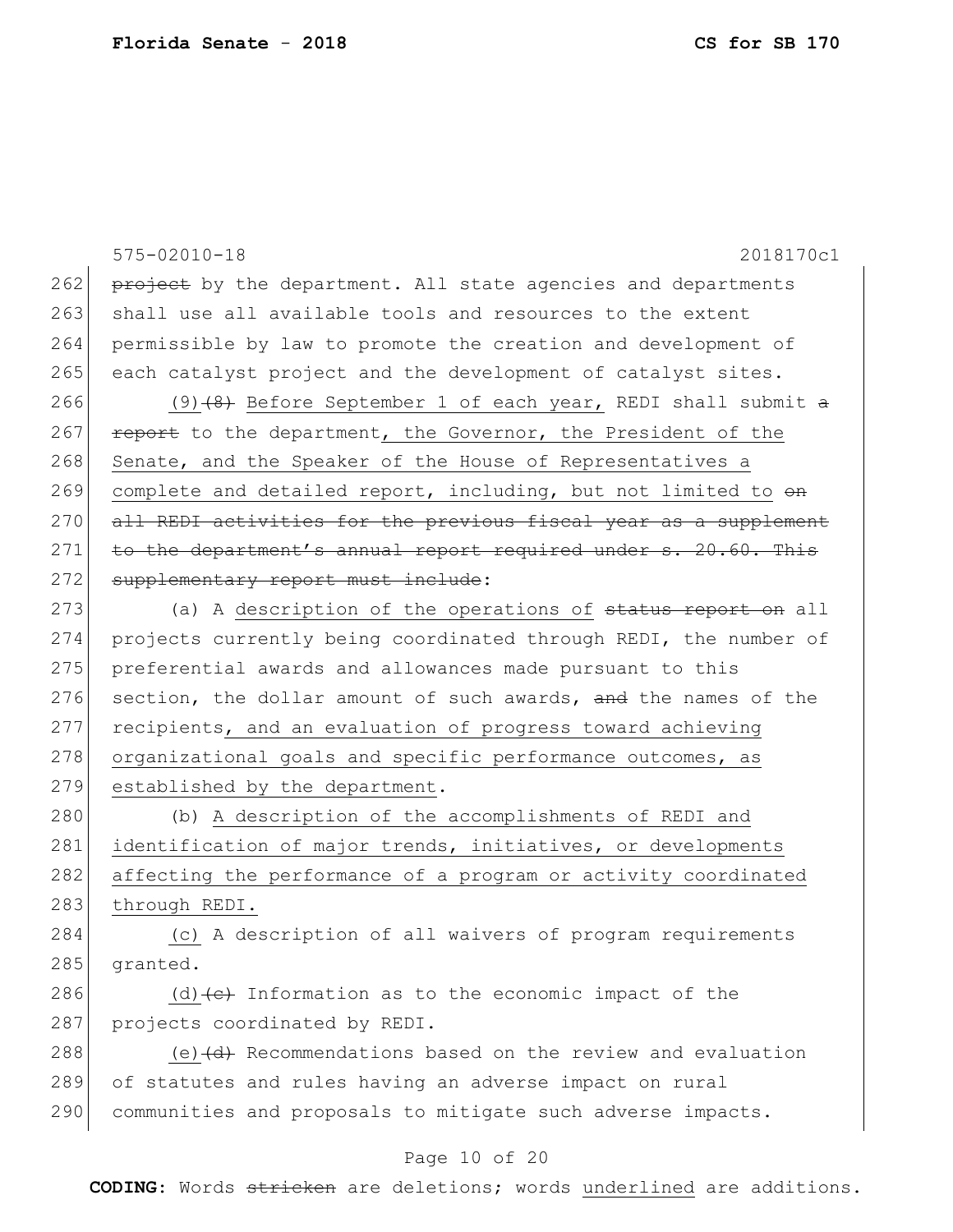|     | $575 - 02010 - 18$<br>2018170c1                                        |
|-----|------------------------------------------------------------------------|
| 291 | Section 2. Paragraph (e) of subsection (7) of section                  |
| 292 | 163.3177, Florida Statutes, is amended to read:                        |
| 293 | 163.3177 Required and optional elements of comprehensive               |
| 294 | plan; studies and surveys.-                                            |
| 295 | (7)                                                                    |
| 296 | (e) This subsection does not confer the status of rural                |
| 297 | area of opportunity, or any of the rights or benefits derived          |
| 298 | from such status, on any land area not otherwise designated as         |
| 299 | such pursuant to s. 288.0656(8) <del>s. 288.0656(7)</del> .            |
| 300 | Section 3. Subsection (3) of section 163.3187, Florida                 |
| 301 | Statutes, is amended to read:                                          |
| 302 | 163.3187 Process for adoption of small-scale comprehensive             |
| 303 | plan amendment.-                                                       |
| 304 | (3) If the small scale development amendment involves a                |
| 305 | site within a rural area of opportunity as defined under s.            |
| 306 | 288.0656(3)(d) $\frac{1}{5}$ - 288.0656(2)(d) for the duration of such |
| 307 | designation, the 10-acre limit listed in subsection (1) shall be       |
| 308 | increased by 100 percent to 20 acres. The local government             |
| 309 | approving the small scale plan amendment shall certify to the          |
| 310 | state land planning agency that the plan amendment furthers the        |
| 311 | economic objectives set forth in the executive order issued            |
| 312 | under s. $288.0656(8)$ s. $288.0656(7)$ , and the property subject to  |
| 313 | the plan amendment shall undergo public review to ensure that          |
| 314 | all concurrency requirements and federal, state, and local             |
| 315 | environmental permit requirements are met.                             |
| 316 | Section 4. Subsection (2) of section 257.193, Florida                  |
| 317 | Statutes, is amended to read:                                          |
| 318 | 257.193 Community Libraries in Caring Program.-                        |
| 319 | (2) The purpose of the Community Libraries in Caring                   |

# Page 11 of 20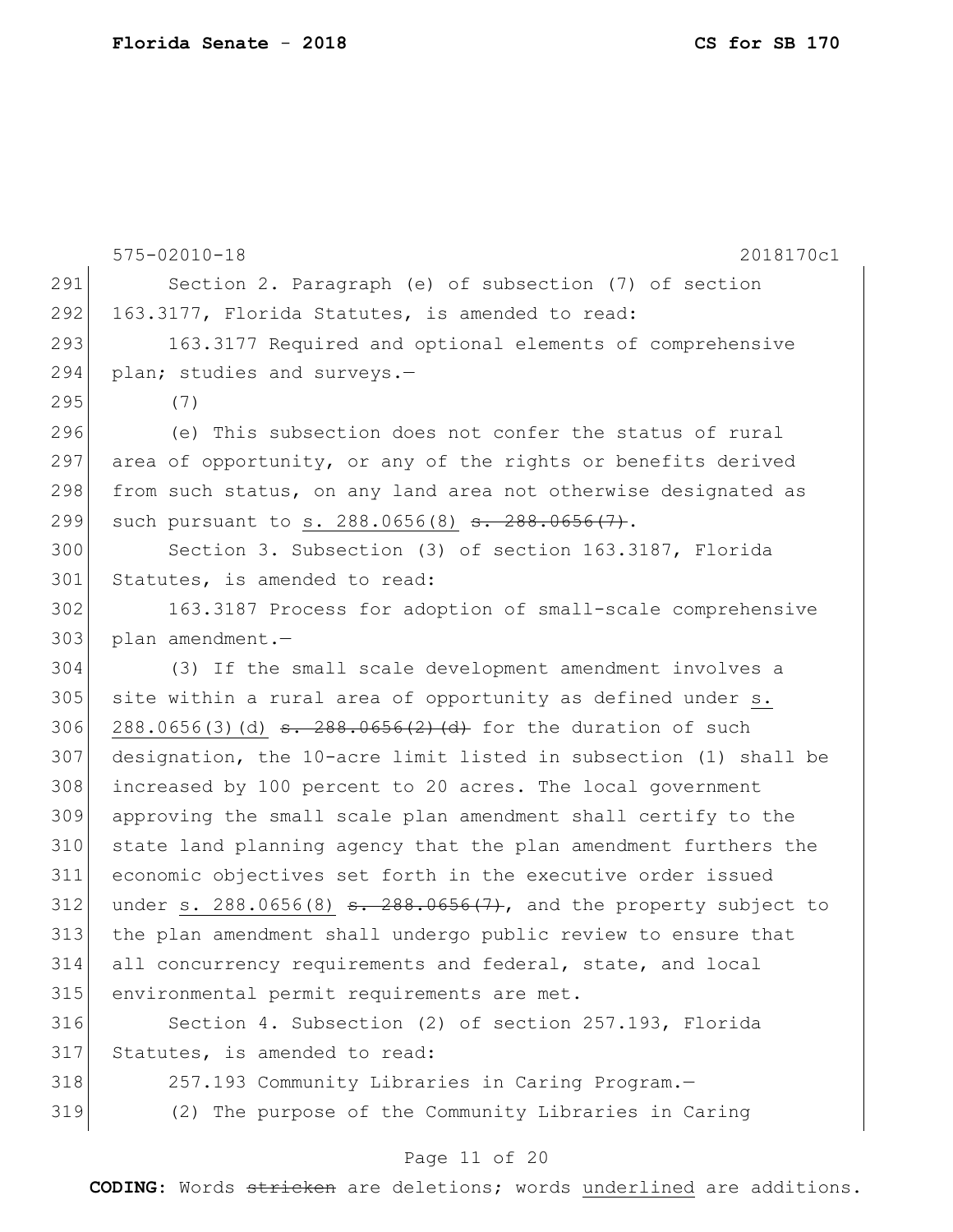|     | $575 - 02010 - 18$<br>2018170c1                                                         |
|-----|-----------------------------------------------------------------------------------------|
| 320 | Program is to assist libraries in rural communities, as defined                         |
| 321 | in s. 288.0656(3) $\frac{3.288.0656(2)}{2.288.0656(2)}$ and subject to the provisions   |
| 322 | of s. 288.06561, to strengthen their collections and services,                          |
| 323 | improve literacy in their communities, and improve the economic                         |
| 324 | viability of their communities.                                                         |
| 325 | Section 5. Section 288.019, Florida Statutes, is amended to                             |
| 326 | read:                                                                                   |
| 327 | 288.019 Rural considerations in grant review and evaluation                             |
| 328 | processes.-Notwithstanding any other law, and to the fullest                            |
| 329 | extent possible, the member agencies and organizations of the                           |
| 330 | Rural Economic Development Initiative (REDI) as defined in s.                           |
| 331 | 288.0656(7)(a) $\frac{1}{3}$ $\frac{1}{288.0656(6)(a)}$ shall review all grant and loan |
| 332 | application evaluation criteria to ensure the fullest access for                        |
| 333 | rural counties as defined in s. 288.0656(3) $\frac{1}{3}$ . 288.0656(2) to              |
| 334 | resources available throughout the state.                                               |
| 335 | (1) Each REDI agency and organization shall review all                                  |
| 336 | evaluation and scoring procedures and develop modifications to                          |
| 337 | those procedures which minimize the impact of a project within a                        |
| 338 | rural area.                                                                             |
| 339 | (2) Evaluation criteria and scoring procedures must provide                             |
| 340 | for an appropriate ranking based on the proportionate impact                            |
| 341 | that projects have on a rural area when compared with similar                           |
| 342 | project impacts on an urban area.                                                       |
| 343 | (3) Evaluation criteria and scoring procedures must                                     |
| 344 | recognize the disparity of available fiscal resources for an                            |
| 345 | equal level of financial support from an urban county and a                             |
| 346 | rural county.                                                                           |
| 347 | (a) The evaluation criteria should weight contribution in                               |
| 348 | proportion to the amount of funding available at the local                              |

# Page 12 of 20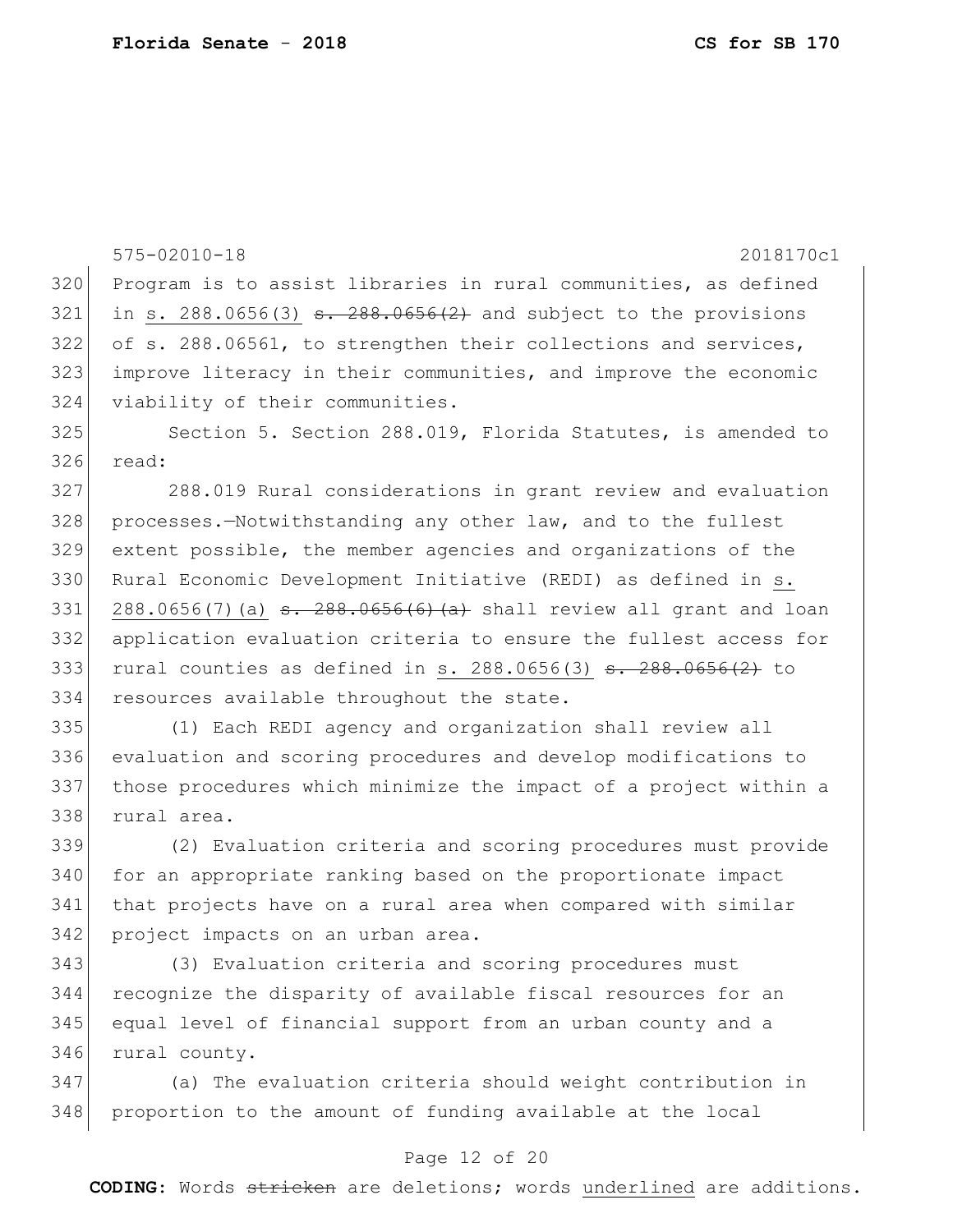575-02010-18 2018170c1

level.

 (b) In-kind match should be allowed and applied as financial match when a county is experiencing financial distress 352 through elevated unemployment at a rate in excess of the state's average by 5 percentage points or because of the loss of its ad valorem base.

 (4) For existing programs, the modified evaluation criteria and scoring procedure must be delivered to the department for distribution to the REDI agencies and organizations. The REDI agencies and organizations shall review and make comments. Future rules, programs, evaluation criteria, and scoring 360 processes must be brought before a REDI meeting for review, discussion, and recommendation to allow rural counties fuller 362 access to the state's resources.

363 Section 6. Section 288.06561, Florida Statutes, is amended to read:

 288.06561 Reduction or waiver of financial match requirements.—Notwithstanding any other law, the member agencies and organizations of the Rural Economic Development Initiative 368 (REDI), as defined in s. 288.0656(7)(a) <del>s. 288.0656(6)(a)</del>, shall review the financial match requirements for projects in rural 370 areas as defined in s. 288.0656(3) <del>s. 288.0656(2)</del>.

 (1) Each agency and organization shall develop a proposal 372 to waive or reduce the match requirement for rural areas.

 (2) Agencies and organizations shall ensure that all proposals are submitted to the department for review by the REDI agencies.

 (3) These proposals shall be delivered to the department for distribution to the REDI agencies and organizations. A

#### Page 13 of 20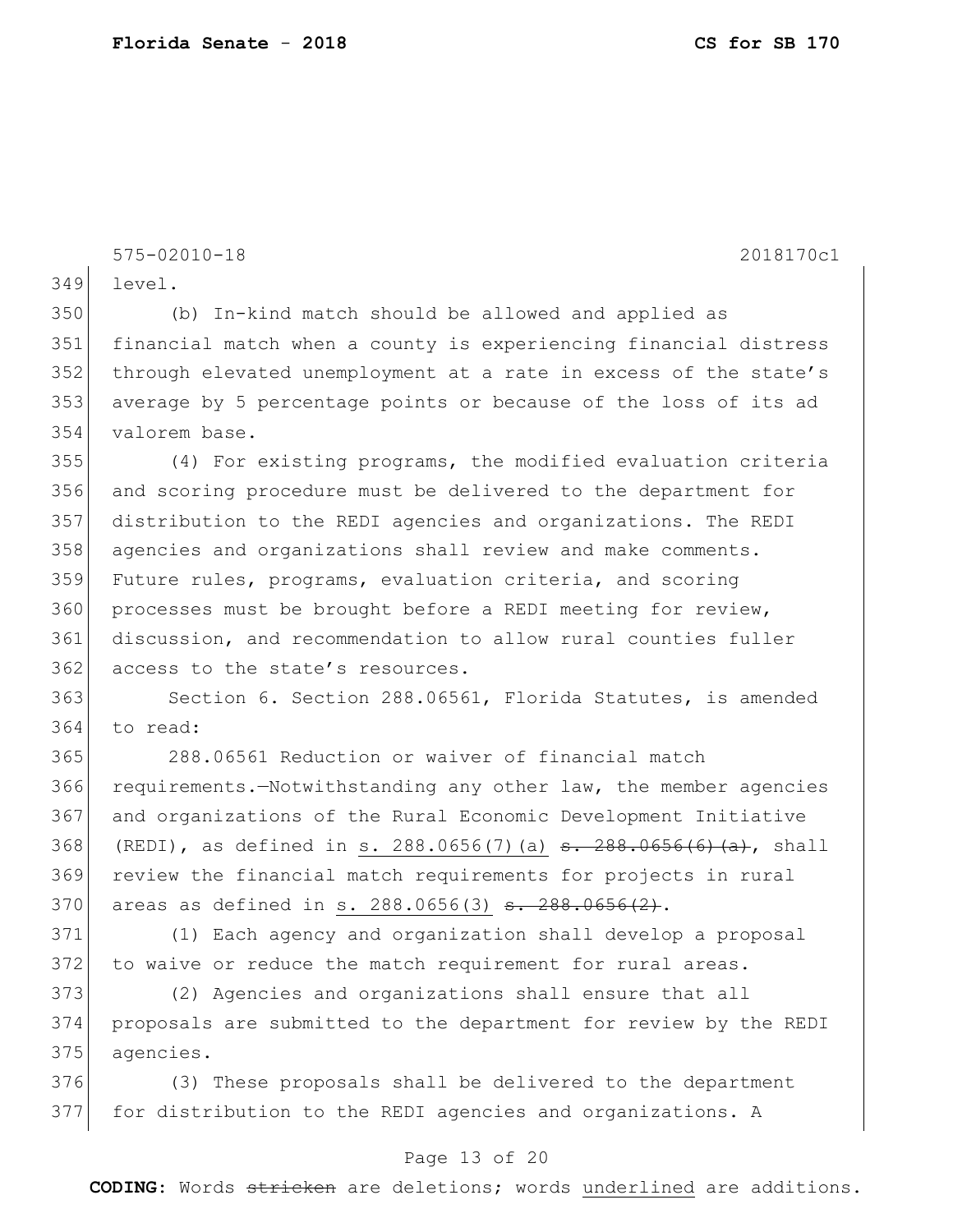575-02010-18 2018170c1 378 meeting of REDI agencies and organizations must be called within 379 30 days after receipt of such proposals for REDI comment and 380 recommendations on each proposal. 381 (4) Waivers and reductions must be requested by the county 382 or community, and such county or community must have three or 383 more of the factors identified in s.  $288.0656(3)(c)$   $\leftrightarrow$  $384$   $288.0656(2)(e).$ 385 (5) Any other funds available to the project may be used 386 for financial match of federal programs when there is fiscal 387 hardship, and the match requirements may not be waived or 388 reduced. 389 (6) When match requirements are not reduced or eliminated, 390 donations of land, though usually not recognized as an in-kind 391 match, may be permitted. 392 (7) To the fullest extent possible, agencies and 393 organizations shall expedite the rule adoption and amendment 394 process if necessary to incorporate the reduction in match by 395 rural areas in fiscal distress. 396 (8) REDI shall include in its annual report an evaluation 397 on the status of changes to rules, number of awards made with 398 waivers, and recommendations for future changes. 399 Section 7. Paragraph (d) of subsection (6) of section 400 290.0055, Florida Statutes, is amended to read: 401 290.0055 Local nominating procedure.-402 (6) 403 (d)1. The governing body of a jurisdiction which has 404 nominated an application for an enterprise zone that is at least 405 15 square miles and less than 20 square miles and includes a 406 portion of the state designated as a rural area of opportunity

#### Page 14 of 20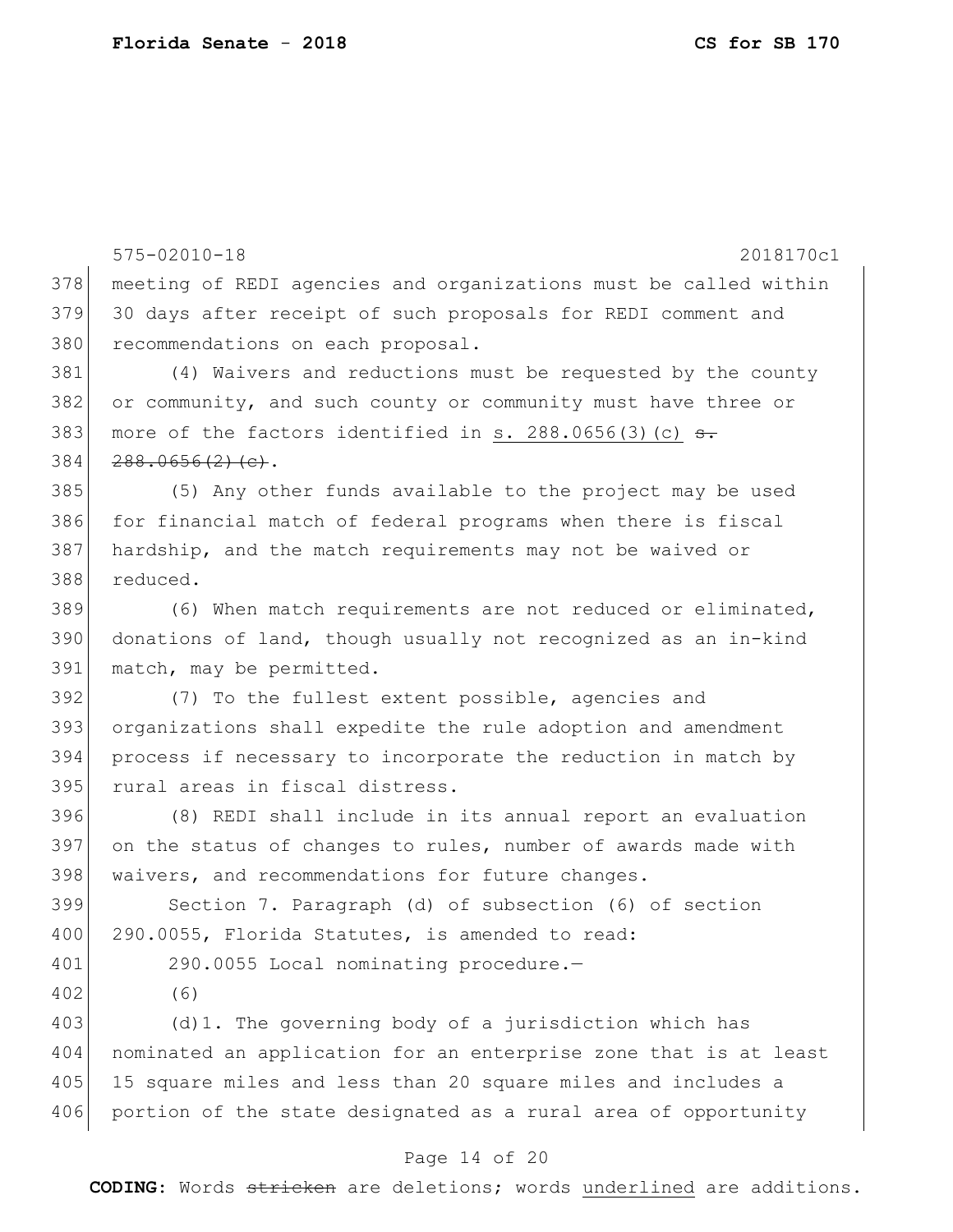575-02010-18 2018170c1 407 under s. 288.0656(8) s. 288.0656(7) may apply to the department 408 to expand the boundary of the existing enterprise zone by not 409 more than 3 square miles. 410 2. The governing body of a jurisdiction which has nominated 411 an application for an enterprise zone that is at least 20 square 412 miles and includes a portion of the state designated as a rural 413 area of opportunity under s. 288.0656(8) <del>s. 288.0656(7)</del> may 414 apply to the department to expand the boundary of the existing 415 enterprise zone by not more than 5 square miles. 416 3. An application to expand the boundary of an enterprise 417 zone under this paragraph must be submitted by December  $31$ , 418 2013. 419 4. Notwithstanding the area limitations specified in 420 subsection  $(4)$ , the department may approve the request for a 421 boundary amendment if the area continues to satisfy the 422 remaining requirements of this section. 423 5. The department shall establish the initial effective 424 date of an enterprise zone designated under this paragraph. 425 Section 8. Section 290.06561, Florida Statutes, is amended 426 to read: 427 290.06561 Designation of rural enterprise zone as catalyst 428 site.—Notwithstanding s. 290.0065(1), the Department of Economic 429 Opportunity, upon request of the host county, shall designate as 430 a rural enterprise zone any catalyst site as defined in s. 431 288.0656(3)(b)  $s. 288.0656(2)$  (b) that was approved before 432 January 1, 2010, and that is not located in an existing rural 433 enterprise zone. The request from the host county must include 434 the legal description of the catalyst site and the name and 435 contact information for the county development authority

#### Page 15 of 20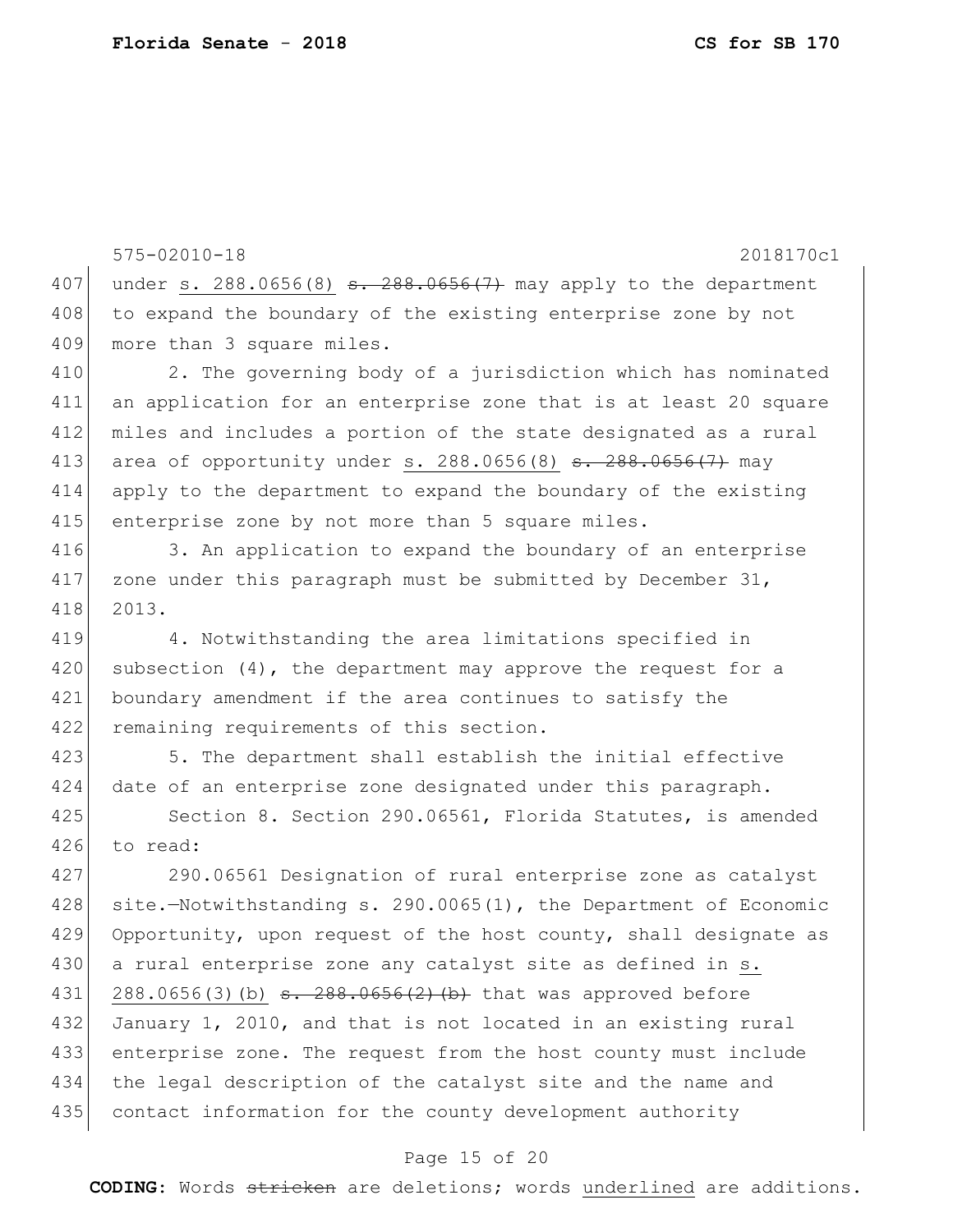575-02010-18 2018170c1 436 responsible for managing the catalyst site. The designation 437 shall provide businesses locating within the catalyst site the 438 same eligibility for economic incentives and other benefits of a 439 rural enterprise zone designated under s. 290.0065. The 440 reporting criteria for a catalyst site designated as a rural 441 enterprise zone under this section are the same as for other 442 rural enterprise zones. Host county development authorities may 443 enter into memoranda of agreement, as necessary, to coordinate 444 their efforts to implement this section. 445 Section 9. Paragraph (h) of subsection (1) of section 446 337.403, Florida Statutes, is amended to read: 447 337.403 Interference caused by utility; expenses.-448 (1) If a utility that is placed upon, under, over, or 449 within the right-of-way limits of any public road or publicly 450 owned rail corridor is found by the authority to be unreasonably 451 interfering in any way with the convenient, safe, or continuous 452 use, or the maintenance, improvement, extension, or expansion, 453 of such public road or publicly owned rail corridor, the utility 454 owner shall, upon 30 days' written notice to the utility or its 455 agent by the authority, initiate the work necessary to alleviate 456 the interference at its own expense except as provided in 457 paragraphs  $(a)-(j)$ . The work must be completed within such 458 reasonable time as stated in the notice or such time as agreed 459 to by the authority and the utility owner.

460 (h) If a municipally owned utility or county-owned utility 461 is located in a rural area of opportunity, as defined in s. 462 288.0656(3)  $\frac{1}{56}$  - 288.0656(2), and the department determines that 463 the utility is unable, and will not be able within the next 10 464 years, to pay for the cost of utility work necessitated by a

#### Page 16 of 20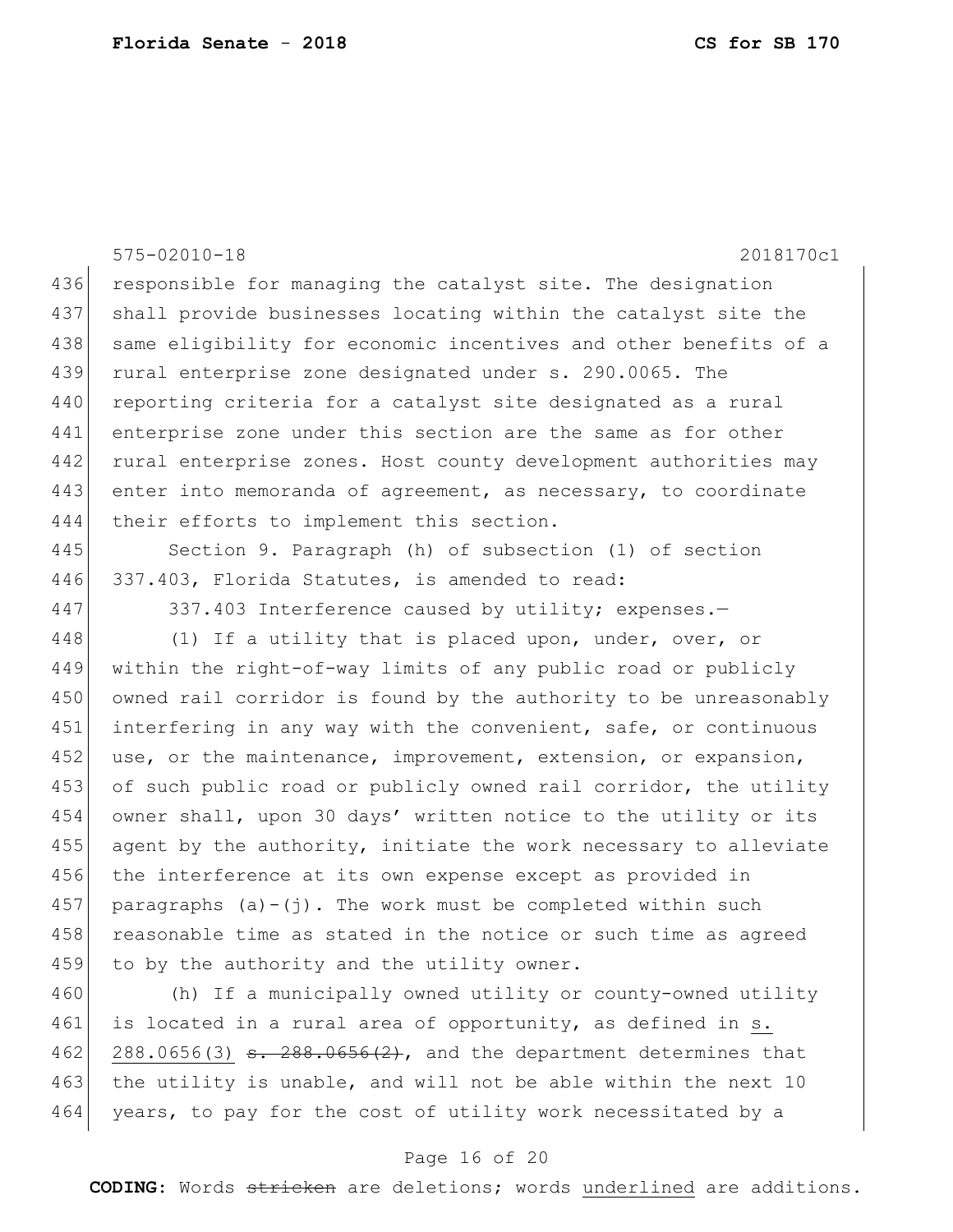|     | $575 - 02010 - 18$<br>2018170c1                                  |
|-----|------------------------------------------------------------------|
| 465 | department project on the State Highway System, the department   |
| 466 | may pay, in whole or in part, the cost of such utility work      |
| 467 | performed by the department or its contractor.                   |
| 468 | Section 10. Subsection (7) of section 339.2818, Florida          |
| 469 | Statutes, is amended to read:                                    |
| 470 | 339.2818 Small County Outreach Program.-                         |
| 471 | (7) Subject to a specific appropriation in addition to           |
| 472 | funds annually appropriated for projects under this section, a   |
| 473 | municipality within a rural area of opportunity or a rural area  |
| 474 | of opportunity community designated under s. 288.0656(8) (a) s.  |
| 475 | $288.0656(7)$ (a) may compete for the additional project funding |
| 476 | using the criteria listed in subsection (4) at up to 100 percent |
| 477 | of project costs, excluding capacity improvement projects.       |
| 478 | Section 11. Paragraph (c) of subsection (4) of section           |
| 479 | 339.2819, Florida Statutes, is amended to read:                  |
| 480 | 339.2819 Transportation Regional Incentive Program.-             |
| 481 | (4)                                                              |
| 482 | (c) The department shall give priority to projects that:         |
| 483 | 1. Provide connectivity to the Strategic Intermodal System       |
| 484 | developed under s. 339.64.                                       |
| 485 | 2. Support economic development and the movement of goods        |
| 486 | in rural areas of opportunity designated under s. 288.0656(8)    |
| 487 | $288.0656(7)$ .                                                  |
| 488 | 3. Are subject to a local ordinance that establishes             |
| 489 | corridor management techniques, including access management      |
| 490 | strategies, right-of-way acquisition and protection measures,    |
| 491 | appropriate land use strategies, zoning, and setback             |
| 492 | requirements for adjacent land uses.                             |
| 493 | 4. Improve connectivity between military installations and       |
|     |                                                                  |

# Page 17 of 20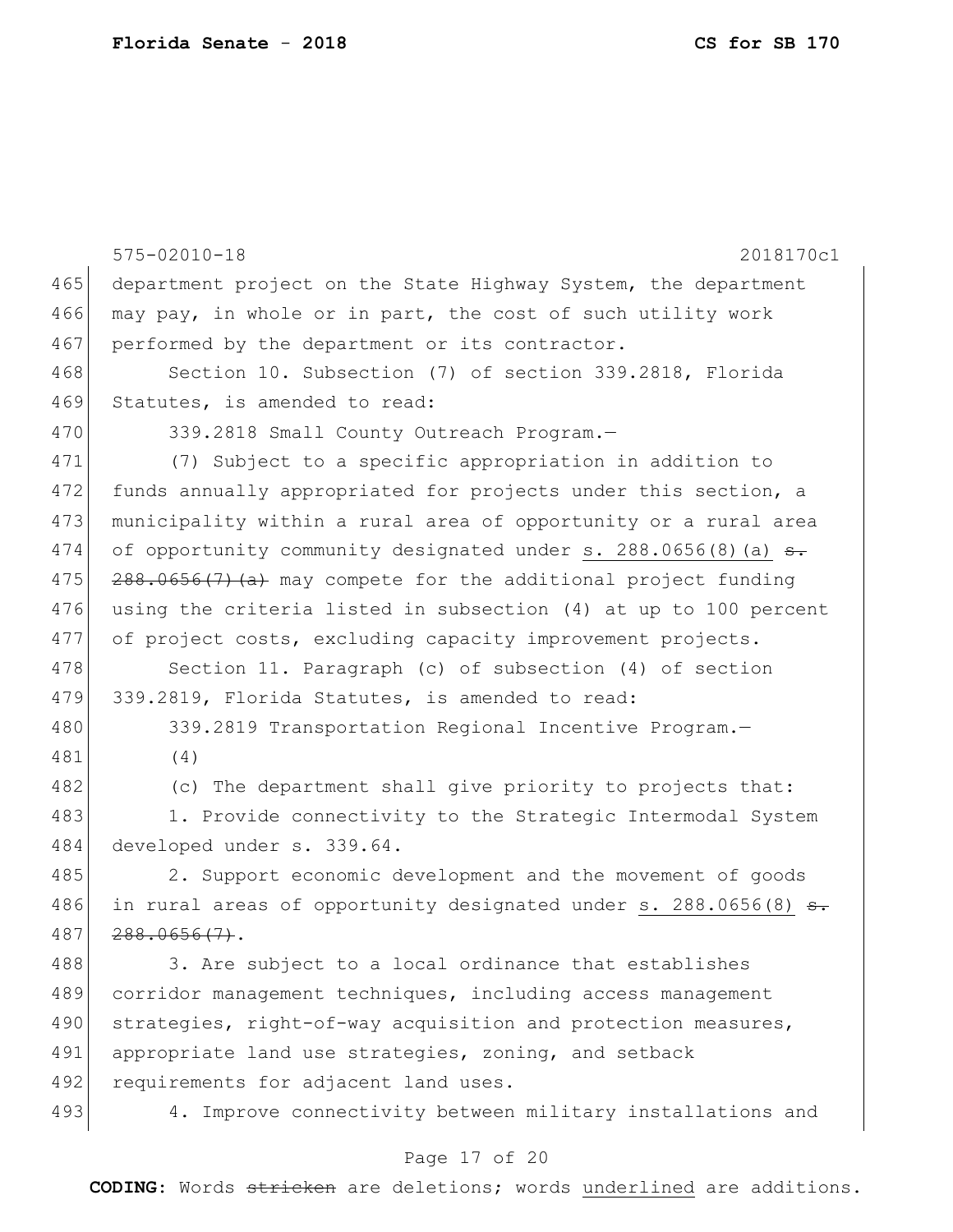575-02010-18 2018170c1 494 the Strategic Highway Network or the Strategic Rail Corridor 495 Network. 496 497 The department shall also consider the extent to which local 498 matching funds are available to be committed to the project. 499 Section 12. Paragraph (b) of subsection (5) of section 500 339.63, Florida Statutes, is amended to read: 501 339.63 System facilities designated; additions and 502 deletions.— 503 (5) 504 (b) A facility designated part of the Strategic Intermodal 505 System pursuant to paragraph (a) that is within the jurisdiction 506 of a local government that maintains a transportation 507 concurrency system shall receive a waiver of transportation 508 concurrency requirements applicable to Strategic Intermodal 509 System facilities in order to accommodate any development at the 510 facility which occurs pursuant to a building permit issued on or 511 before December 31, 2017, but only if such facility is located: 512 1. Within an area designated pursuant to s.  $288.0656(8)$  s. 513  $288.0656(7)$  as a rural area of opportunity; 514 2. Within a rural enterprise zone as defined in s. 515 290.004(5); or 516 3. Within 15 miles of the boundary of a rural area of 517 opportunity or a rural enterprise zone. 518 Section 13. Subsection (16) of section 479.16, Florida 519 Statutes, is amended to read: 520 479.16 Signs for which permits are not required.—The

521 following signs are exempt from the requirement that a permit 522 for a sign be obtained under this chapter but are required to

#### Page 18 of 20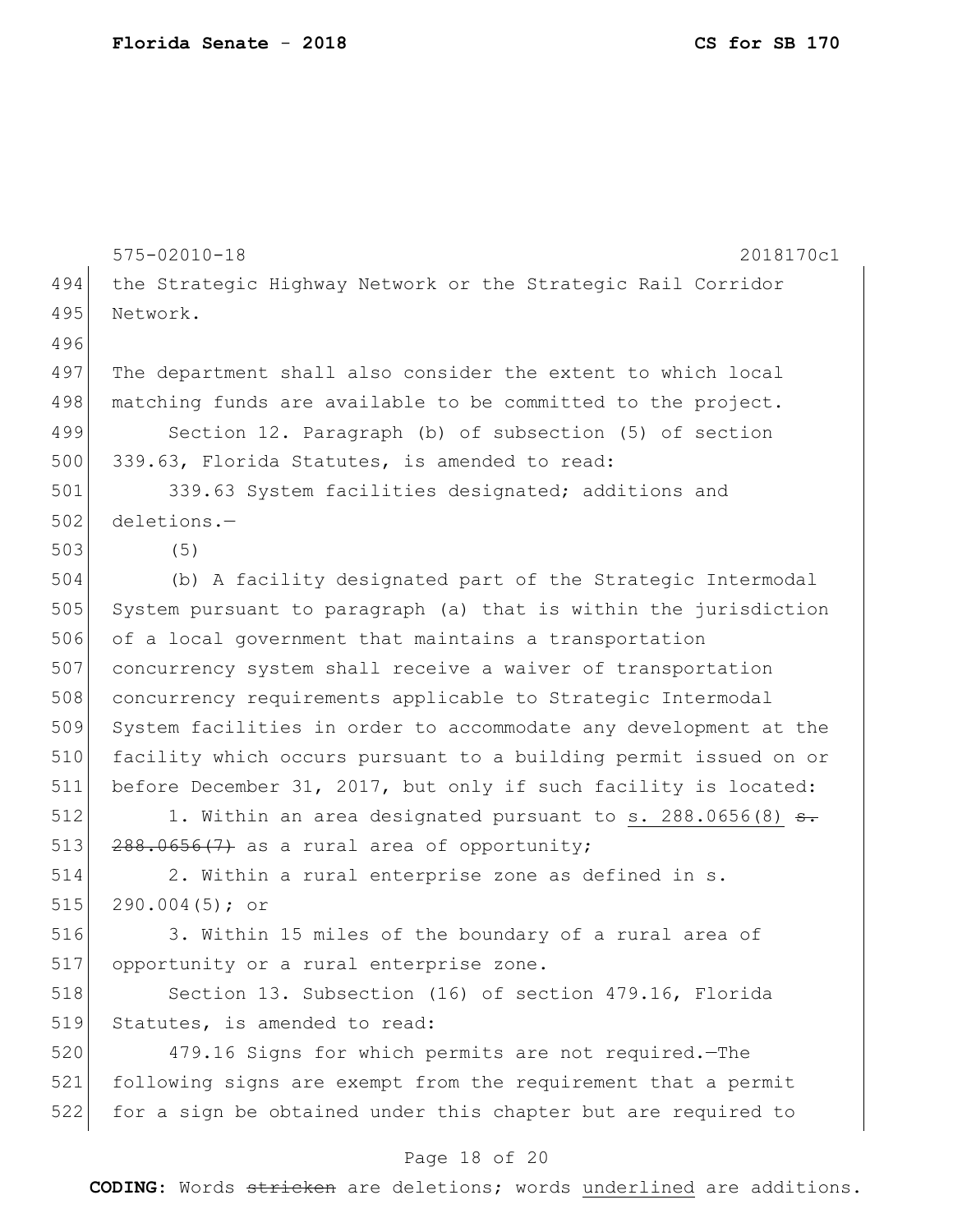|     | $575 - 02010 - 18$<br>2018170c1                                      |
|-----|----------------------------------------------------------------------|
| 523 | comply with s. $479.11(4)-(8)$ , and subsections $(15)-(20)$ may not |
| 524 | be implemented or continued if the Federal Government notifies       |
| 525 | the department that implementation or continuation will              |
| 526 | adversely affect the allocation of federal funds to the              |
| 527 | department:                                                          |
| 528 | (16) Signs placed by a local tourist-oriented business               |
| 529 | located within a rural area of opportunity as defined in s.          |
| 530 | 288.0656(3) <del>s. 288.0656(2)</del> which are:                     |
| 531 | (a) Not more than 8 square feet in size or more than 4 feet          |
| 532 | in height;                                                           |
| 533 | (b) Located only in rural areas on a facility that does not          |
| 534 | meet the definition of a limited access facility, as defined in      |
| 535 | s. 334.03;                                                           |
| 536 | (c) Located within 2 miles of the business location and at           |
| 537 | least 500 feet apart;                                                |
| 538 | (d) Located only in two directions leading to the business;          |
| 539 | and                                                                  |
| 540 | (e) Not located within the road right-of-way.                        |
| 541 |                                                                      |
| 542 | A business placing such signs must be at least 4 miles from any      |
| 543 | other business using this exemption and may not participate in       |
| 544 | any other directional signage program by the department.             |
| 545 |                                                                      |
| 546 | If the exemptions in subsections $(15) - (20)$ are not implemented   |
| 547 | or continued due to notification from the Federal Government         |
| 548 | that the allocation of federal funds to the department will be       |
| 549 | adversely impacted, the department shall provide notice to the       |
| 550 | sign owner that the sign must be removed within 30 days after        |
| 551 | receipt of the notice. If the sign is not removed within 30 days     |

# Page 19 of 20